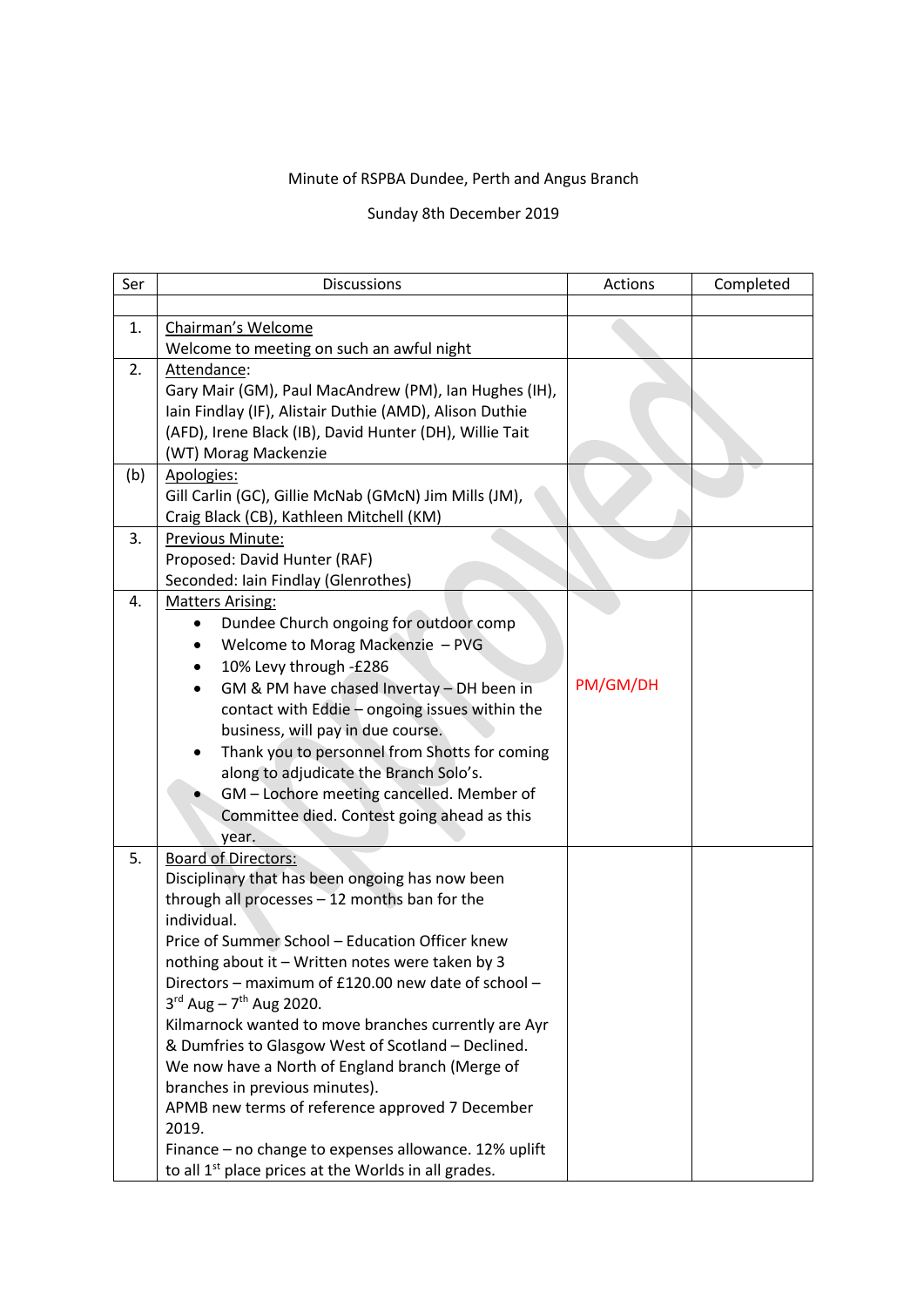|    | Northern Ireland AGM - somebody made an illicit<br>recording and has been given to a third party and<br>published – throw away comments by the Chief<br>Executive included.<br>Branch to take forward -couldn't have any branch<br>meetings the same weekend as the Board of Directors<br>meeting, would need to wait two weeks after.<br>Standing Orders - discussed in depth again, going<br>forward to the AGM in March are OR 1, OR 2, OR3,<br>$SR - not taking forward to AGM - 1, 2 Equality, 6 part of$<br>(proxy voting not going in), 8, 9, 13- Resolutions, 15 -<br>Directors Conduct, 16 - Quorum Size.<br>$SR$ – going forward to AGM - SR 3 – , SR 4- grammatical<br>change, 5, 7 - changing Branch Director, 10 - removal of<br>ladies committee, 11- how to dissolve committees, 12-<br>Committee Powers, 14- Representation, 17 - Should it<br>be "M" or "m". |           |  |
|----|-------------------------------------------------------------------------------------------------------------------------------------------------------------------------------------------------------------------------------------------------------------------------------------------------------------------------------------------------------------------------------------------------------------------------------------------------------------------------------------------------------------------------------------------------------------------------------------------------------------------------------------------------------------------------------------------------------------------------------------------------------------------------------------------------------------------------------------------------------------------------------|-----------|--|
| 6. | Education:<br>Discussion local Summer Schools - Outreach - if it<br>would be possible to run a Summer School by our<br>Branch - GM sent email today, maybe not 2020 possibly<br>2021 - Crieff as a proposed option. Same level as<br>outreach tutor staff. Do we use the Summer School as<br>an introduction to the PDQB. What we are doing is great<br>with outreach, but the bands are not working with it<br>and implementing, online workshops with the "Go to"<br>system, PM needs advice on - what levels are<br>compatible with online? Johnstone model not what we<br>lead to believe it was, they do not run it within their<br>band time, the kids are told to be there on a Monday<br>night - there is an expectation when they join the band<br>to do theory. January - PM to speak to Derek, Tam etc,<br>to try "Go to" sessions to see if it will be feasible.  | <b>PM</b> |  |
| 7. | Media:<br>Nothing to report.                                                                                                                                                                                                                                                                                                                                                                                                                                                                                                                                                                                                                                                                                                                                                                                                                                                  |           |  |
| 8. | <b>Treasurers Report:</b><br>Treasurer A/C 141 £44.83<br>Business Insttant Access 257 - £1337.83<br>Treasurer No3 - £1821.38<br>Petty Cash - £45.41<br>Total - £3249.45<br>Solo's Profit - £449.00<br>Outreach<br>Invertay - Monies still not in                                                                                                                                                                                                                                                                                                                                                                                                                                                                                                                                                                                                                              |           |  |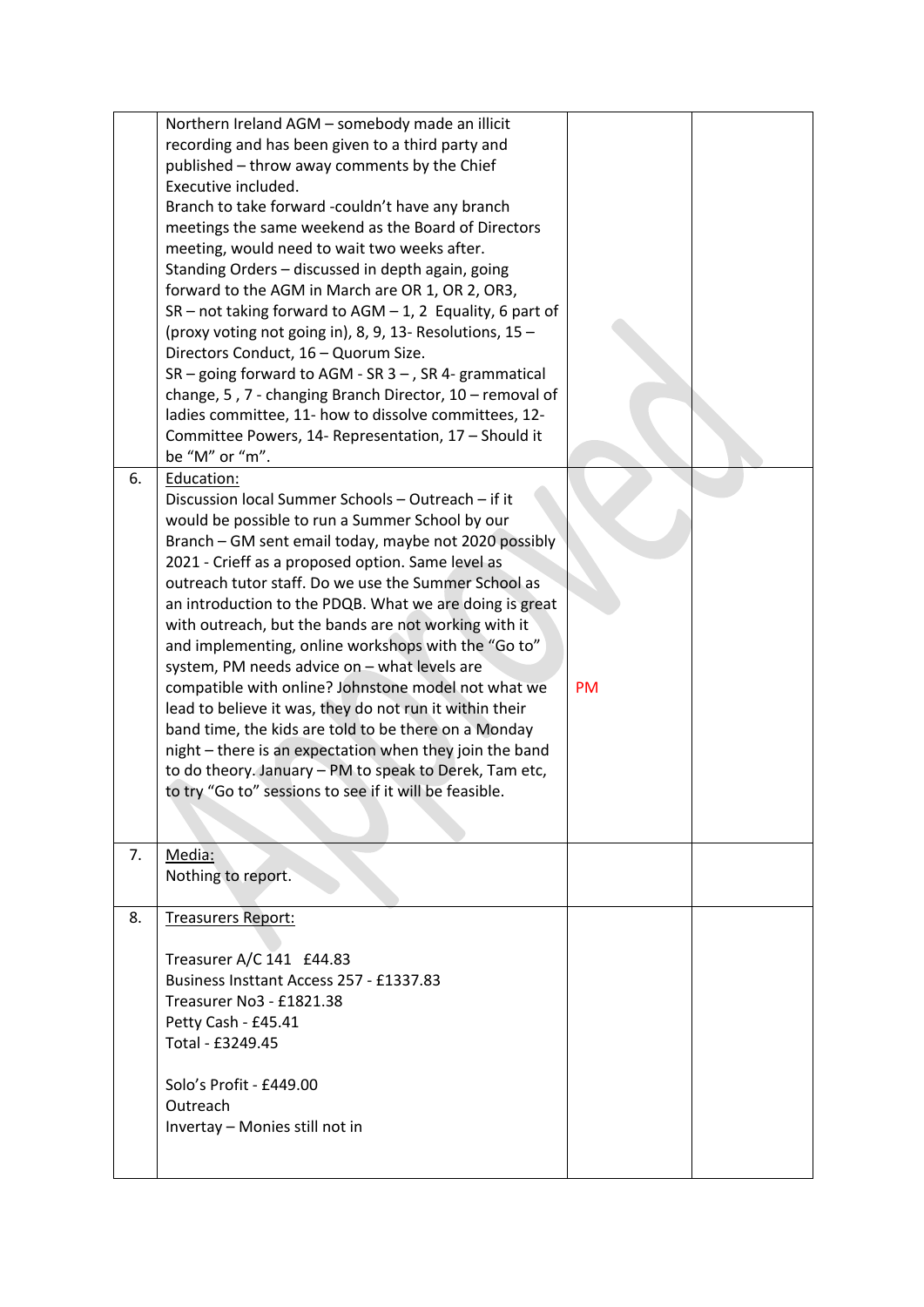| 9.  | Music Board:                                                                   |           |  |
|-----|--------------------------------------------------------------------------------|-----------|--|
|     | AD not at last meeting due to teaching outreach within                         |           |  |
|     | the Branch.                                                                    |           |  |
|     | Letter sent in by Rachel Fairlie - solo drumming first                         |           |  |
|     | equal but she'd been given second place-with solo                              |           |  |
|     | drumming - if can't break tie - adjudicators preference.                       |           |  |
|     | This is what the complaint was "What is adjudicators                           |           |  |
|     | preference" - no rules to refer too.                                           |           |  |
|     | Looking for volunteers for Historical Society.                                 |           |  |
|     | Bullying policy - PVG and Safeguarding do not have a                           |           |  |
|     | policy document - going in with Code of conduct for all                        |           |  |
|     | staff included.                                                                |           |  |
|     | Social Media Policy - Approved at Board of Directors                           |           |  |
|     | meeting 7 Dec 2019.                                                            |           |  |
|     | Alcohol on the park - Directors on the park need to                            |           |  |
|     | police this.                                                                   |           |  |
|     | Upgrading and Downgrading - Bowhill down to 4a                                 |           |  |
|     | Wanting the Chairman of the Music Board as a Director -                        |           |  |
|     | has been agreed - Kevin Reilly                                                 |           |  |
|     | Inviting APMB along to the January meeting - starting                          |           |  |
|     | the liaison meetings again                                                     |           |  |
|     | World Solo Drumming - Steve McQuillan on Music                                 |           |  |
|     | Board - M O'Neill stepping down.                                               |           |  |
|     | Requested they shut down the realignment until the                             |           |  |
|     | end of the season.                                                             |           |  |
|     | Request from Carnoustie and District - to be graded                            |           |  |
|     | down to 4b from 3a - AMD requested the band to write                           |           |  |
|     | a letter to Music Board-include the names of the                               |           |  |
|     | players involved.                                                              |           |  |
|     | Tenor placings - World Solo's - they don't know why it                         |           |  |
|     | was 3 going back to 6 in line with other drumming                              |           |  |
|     | solo's.                                                                        |           |  |
|     | NJ bands requesting to play early, discussed, but being                        |           |  |
|     | left as was.                                                                   |           |  |
| 10. | Disclosure:                                                                    |           |  |
|     | Morag Mackenzie gave a presentation on Disclosure                              |           |  |
|     | (Scotland) Bill.                                                               |           |  |
|     | Presentation to be sent out to all bands (GM).                                 |           |  |
|     | Further information will be sent by Morag to PM to<br>distribute to bands      |           |  |
|     |                                                                                |           |  |
|     | Correspondence:<br>Edradour Pitlochry & Blair Atholl - looking to<br>$\bullet$ |           |  |
|     | have the Branch put out all their information on                               |           |  |
|     | website                                                                        |           |  |
|     | Pat Wheelan $-$ to come to meeting $6th$ Feb re<br>٠                           | <b>GM</b> |  |
|     | Education - Early 2020 - GM to organise.                                       |           |  |
|     | Night Lights - PKC - £3500 for all bands - PM &<br>$\bullet$                   | GM & PM   |  |
|     | GM to have a meeting with Brian Moyes $-25th$                                  |           |  |
|     | January 2020.                                                                  |           |  |